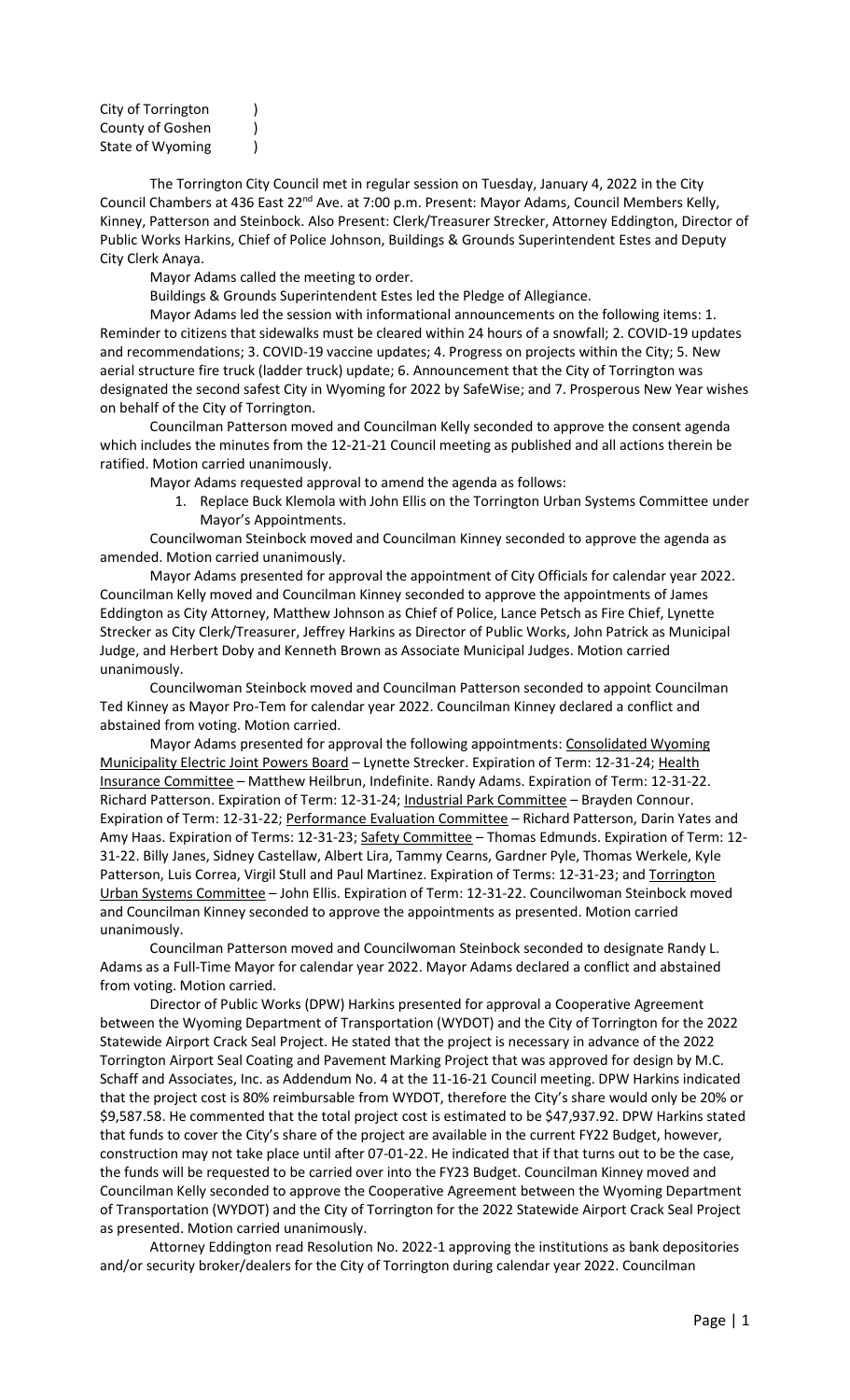Patterson moved and Councilwoman Steinbock seconded to approve Resolution No. 2022-1 as presented. Motion carried unanimously.

Clerk/Treasurer Strecker presented a brief update regarding the status of the Occupational Safety and Health Administration (OSHA) COVID-19 vaccination and testing emergency temporary standard (ETS) mandate. She stated that staff has been tracking the progress of the mandate and indicated that the U.S. Supreme Court will hear oral arguments regarding the mandate on 01-07-22. Clerk/Treasurer Strecker indicated that a policy has been drafted in order for the City of Torrington to remain up-to-date and prepared pending the outcome of the Supreme Court ruling. She commented that a confidential internal employee survey was conducted which asked questions surrounding the mandate. Clerk/Treasurer Strecker presented the results of the survey to the Mayor and Council. Attorney Eddington stated that the Supreme Court rarely rules from the bench and indicated that more than likely a written decision will be issued. He commented that based on legal precedent, he anticipates that the Supreme Court will uphold the mandate. Attorney Eddington stated that he also expects that all deadlines associated with the mandate will be continued to some degree with lenient enforcement put in place for the first 30 days. He indicated that he and staff will present more information regarding the mandate as soon as it is readily available.

The bills from 12-22-21 to 01-04-22 were presented for payment. Councilwoman Steinbock moved and Councilman Kinney seconded to approve the bills for payment as presented. Motion carried unanimously.

Mayor Adams asked for public comments, questions or concerns.

Fire Chief Petsch gave a brief update on the status of the new aerial structure fire truck (ladder truck). He stated that training for the new ladder truck is scheduled to take place from 01-20-22 through 01-22-22.

Councilman Kinney moved and Councilman Patterson seconded to adjourn to executive session to discuss personnel/hearing/appeal. Motion carried unanimously.

Councilwoman Steinbock moved and Councilman Patterson seconded to return the Mayor and Council to regular session. Motion carried unanimously.

Councilwoman Steinbock moved and Councilman Kinney seconded that there being no further business to come before the Mayor and Council to adjourn at 8:10 p.m. Motion carried unanimously.

The following bills were approved for payment: 72550 MERITAIN HEALTH INC. premium-ins/life admin 44,149.06;72551 VIAERO WIRELESS wireless unlimited hot spot plans 570.86;72552 CITY OF TORRINGTON c/o PINNACLE BANK health reserve non-insured PR employee premium/MT positions 9,579.66;72553 REGIONAL CARE INC. select flex admin 96.00;72554 SOUTH TORRINGTON WATER & SEWER DISTRICT museum-water/sewer 67.87;72555 STANDARD INSURANCE COMPANY premium-long term disability 2,273.14;72556 TORRINGTON EMPLOYEES INSURANCE premium 87,318.52;72557 WYOMING DEPT OF REVENUE sales tax 16,154.38;72558 WYOMING RETIREMENT SYSTEMS retirement 69,793.02;72559 DEPARTMENT OF WORKFORCE SERVICES workers compensation 11,075.65;72560 MORRIS, JACK credit refund 20.07;72561 WALTER, JOHN reimb-proof of rabies vaccine 50.00;72562 LAY, DOUGLAS H. deposit refund 45.43;72563 GREENLY, BRUCE L. deposit refund 62.03;72564 HARRIS, TARA refund-ambulance overpayment 665.00;72565 SCHMICK, ANNA refund-ambulance overpayment 267.23;72566 MORGAN, HEATHER deposit refund 43.07;72567 KRUG, JUDITH P. deposit refund 7.84; 72568 21ST CENTURY EQUIPMENT LLC airport tractor repairs 643.81;72569 ARROW ELECTRIC OF TORRINGTON remove/replace heaters,vfd reverse osmosis tripping,repair cooling fan,mount gfci protection boxes 2,993.00;72570 A1 SUPER SIGN INC. decal 50.00;72571 ABSOLUTE SOLUTIONS install equipment 3,650.00;72572 ACUITY SPECIALTY PRODUCTS INC. zep formula car washes 307.99;72573 AVI PC Potable Groundwater Well #16 Project 8,006.62;72574 BARNES LAW LLC special prosecution 110.00; 72575 BIG WOOD TREE SERVICE LLC tree removal 800.00;72576 BIVENS CONSTRUCTION INC. 2021 Sewer Line Replacement Project 59,858.10;72577 BLOEDORN LUMBER COMPANY-TORRINGTON returns, utility lock,anti-freeze,safety glasses,hem fir,snow shovel,oak stain,pipe/hose cutter,batteries,paint/ brush set,caulk,tape,tile adhesive,stripper,trowel,streamline base,sanding discs,putty,wallpaper stripper,scraper blade,floor tile,cove base adhesive 1,124.42;72578 BOMGAARS SUPPLY INC. brazing flux,wood boring bit,bolts,thermo cubes,mini light sets,spray paint,ice grippers,batteries,compact drills, cat litter,duct tape,trash can,push broom,drill bits,earth anchors,cable,wire rope clips,s-hook, turnbuckle,impact socket set,air hose,teflon tape,nipples,bushings,couplings,disinfectant cleaner, electrical tape,diesel 911,filter,tow chain,diesel fluid exhaust,pressure gauge,regulator,staples,adapter, light bulbs,tape measure,organizer,screwdriver,pliers,utility knife,wrench,adjust bulbs 1,731.61;72579 BORDER STATES INDUSTRIES INC. work shirts,pole sets,light bulbs,ct brackets,polywater lubricant,wire, conduit,photo cell,pins,bolts,washers,caps,hubs,rods,straps,meter/main,nylon wire holders,splice kits 11,295.82;72580 BROWN CO chain saw chain/bar 93.97;72581 CASPER MANUFACTURING cutting edge 1,719.50;72582 CONTRACTORS MATERIALS INC. cargo pants,cone w/ bands,poly strap,dust masks,lens clean towelettes 910.97;72583 ALYSSA MARIE COULSON Court Appointed Attorney 245.00;72584 CULLIGAN WATER OF TORRINGTON dispenser rentals,water 111.50;72585 CUMMINS SALES AND SERVICE planned generator maint,replace block heater,generator inspection/load test 5,681.70;72586 DANA KEPNER COMPANY INC. insert stiffeners 680.00;72587 DH PACE COMPANY INC. door lock change